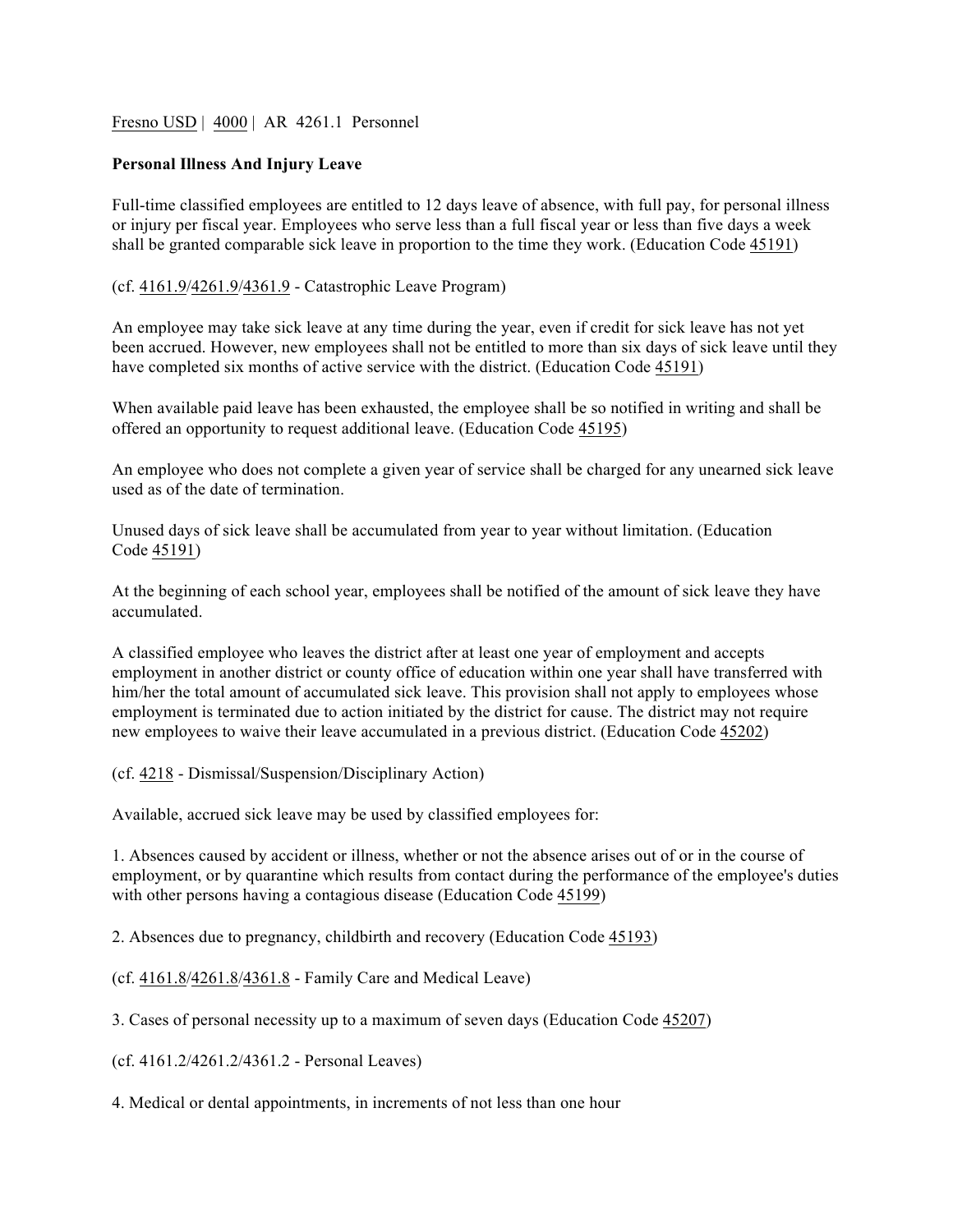5. Cases of industrial accidents or illnesses when leave granted specifically for that purpose has expired (Education Code 45192)

(cf. 4261.11 - Industrial Accident/Illness Leave)

6. Illness of the employee's child, parent or spouse, up to the amount of sick leave that would be accrued during six months up to a maximum of six days. (Labor Code 233)

Sick Leave Beyond 12 Days

After an employee has exhausted all paid leave, he/she shall receive his/her regular salary minus the amount actually paid to any substitute employed to fill the position. The employee is entitled to this differential pay for a period up to five months. (Education Code 45196)

After a permanent employee has exhausted all available sick leave, vacation, compensatory overtime and any other paid leave, and he/she is still absent because of nonindustrial accident or illness, he/she shall be so notified in writing and offered an opportunity to request additional leave. The Board may grant the employee additional leave, paid or unpaid, for a period not to exceed six months and may renew this leave for two additional six-month periods or for lesser periods. Total leave so granted shall not exceed 18 months. (Education Code 45195)

When a classified employee has exhausted all available leaves, paid or unpaid, and is still not able to resume his/her duties, the employee shall be placed on a reemployment list for a period of 39 months. If during this time the employee becomes able, he/she shall be reemployed in the first vacancy in the classification of his/her previous assignment. The employee's reemployment shall take preference over all other applicants except those laid off for lack of work or funds, in which case the employee shall be ranked according to his/her seniority. (Education Code 45195)

Verification Requirements

After any absence of five days or more due to illness or injury, the employee shall verify the absence by submitting a Division of Human Resources physician's statement verifying the illness/injury

The Superintendent or designee may, at any time, require additional written verification by the employee's physician or practitioner. Such verification shall be required whenever an employee's absence record shows chronic absenteeism or a pattern of absences immediately before or after weekends and/or holidays or whenever clear evidence indicates that an absence is not related to illness or injury.

The Superintendent or designee may require an employee to visit a physician selected by the district and at district expense in order to receive a report on the medical condition of the employee. The report shall include a statement as to the employee's need for further leave of absence and a prognosis for when the employee will be able to return to work. If the report concludes that the employee's condition does not warrant continued absence, the Superintendent or designee, after giving notice to the employee, may deny further leave.

Before returning to work, an employee who has been absent for surgery, hospitalization or extended medical treatment must submit a letter from his/her physician stating that he/she is able to return and stipulating any recommended restrictions or limitations.